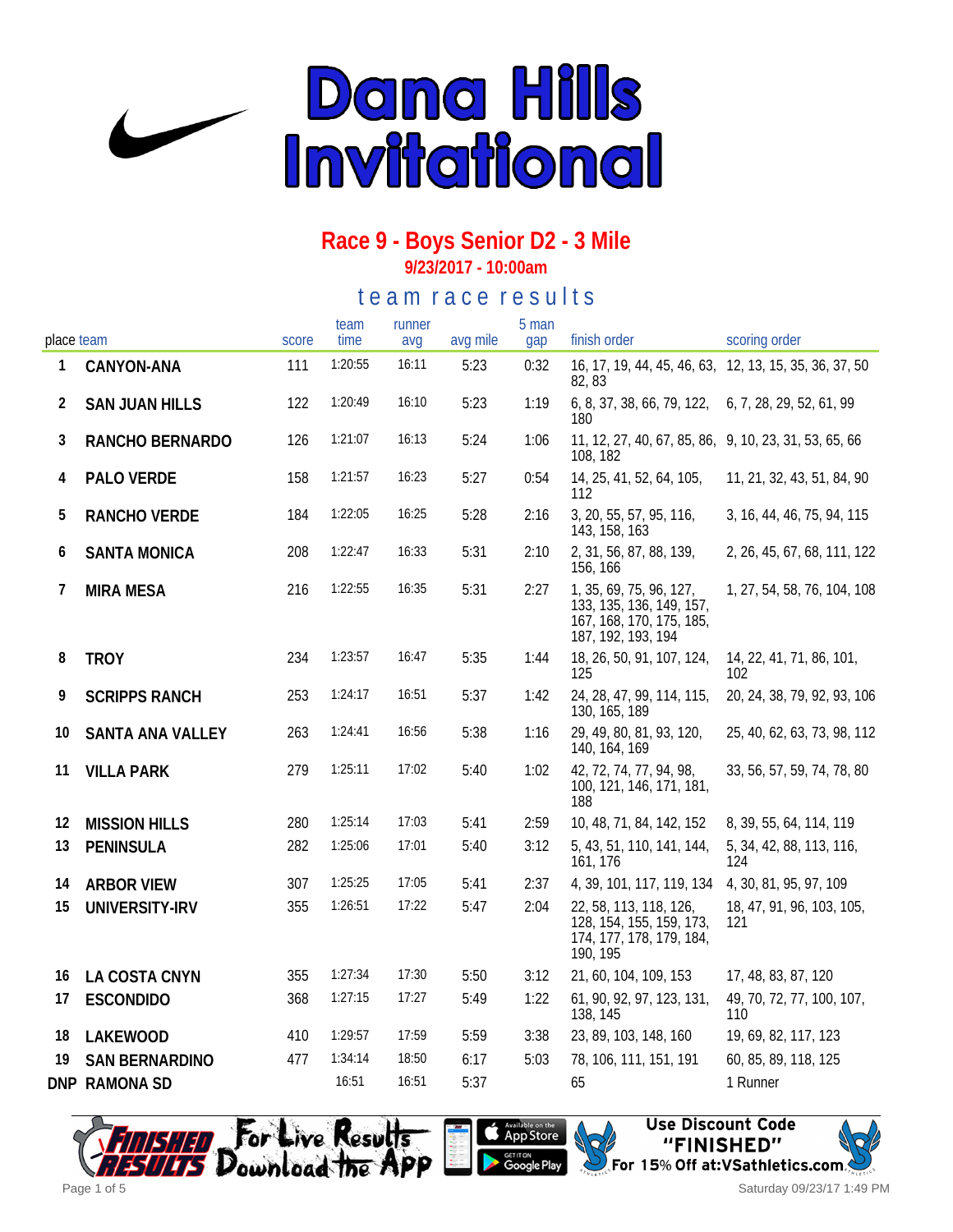### **Race 9 - Boys Senior D2 - 3 Mile 9/23/2017 - 10:00am**

### te a m r a c e r e s ults

| place team           | score | team<br>time | runner<br>avg | avg mile | 5 man<br>gap | finish order      | scoring order |
|----------------------|-------|--------------|---------------|----------|--------------|-------------------|---------------|
| DNP CORONADO         |       | 34:51        | 17:25         | 5:48     |              | 34, 137           | 2 Runners     |
| DNP ALTA LOMA        |       | 33:07        | 16:33         | 5:31     |              | 36, 59            | 2 Runners     |
| DNP SAN MARCOS SD    |       | 49:33        | 16:31         | 5:30     |              | 9,62,76           | 3 Runners     |
| DNP QUARTZ HILL      |       | 1:08:38      | 17:09         | 5:43     |              | 7, 68, 70, 150    | 4 Runners     |
| DNP PERRIS           |       | 1:14:45      | 18:41         | 6:13     |              | 13, 33, 172, 186  | 4 Runners     |
| DNP COACHELLA VALLEY |       | 1:08:51      | 17:12         | 5:44     |              | 15, 32, 54, 162   | 4 Runners     |
| <b>DNP SULTANA</b>   |       | 1:13:16      | 18:19         | 6:06     |              | 30, 53, 147, 183  | 4 Runners     |
| DNP VALLEY VIEW      |       | 1:11:18      | 17:49         | 5:56     |              | 73, 102, 129, 132 | 4 Runners     |



Saturday 09/23/17 1:49 PM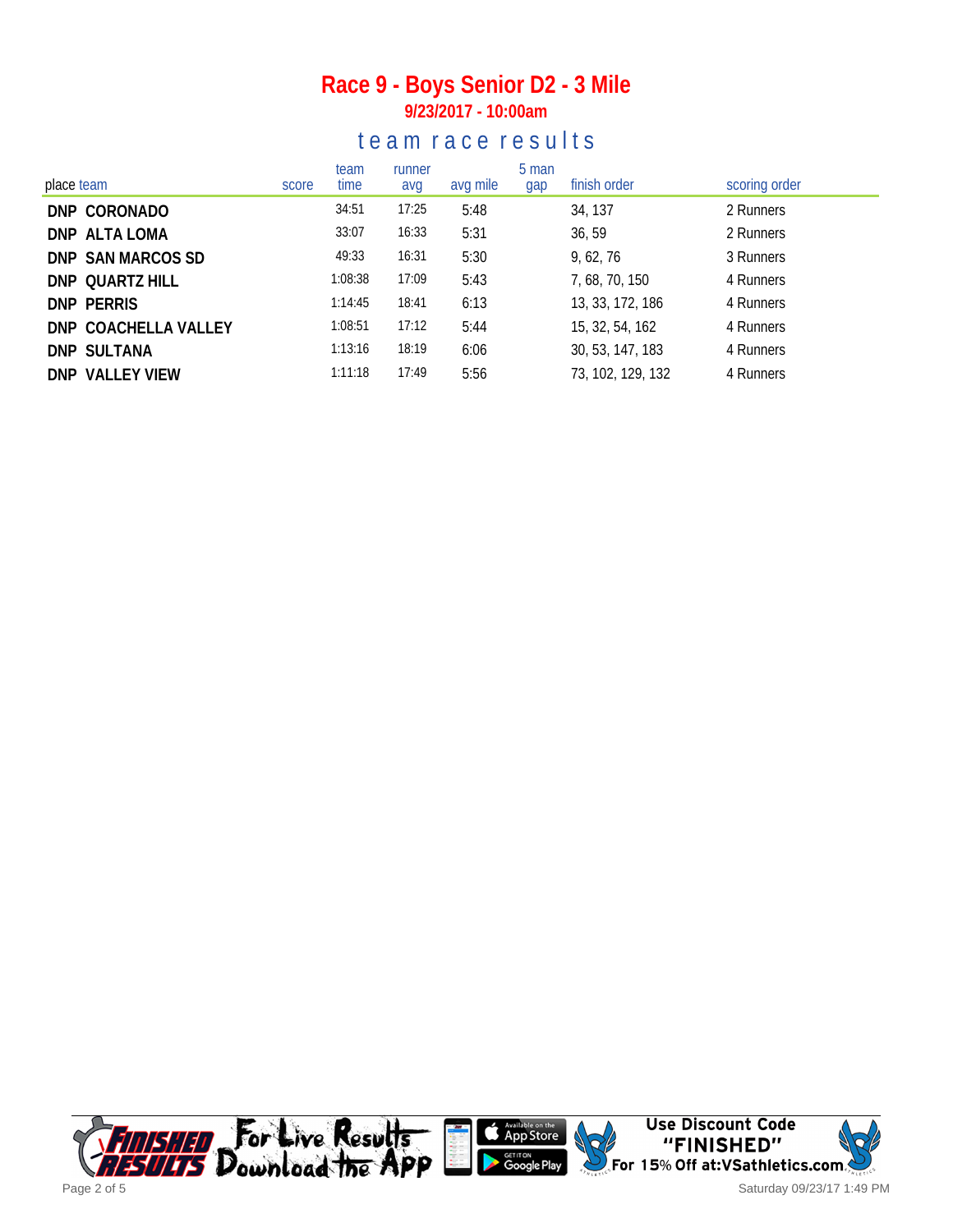

#### **Race 9 - Boys Senior D2 - 3 Mile 9/23/2017 - 10:00am**

# individual race results

| place          | name                                 |    | grade school         | time    | points         | place | name                     |    | grade school         | time points |    |
|----------------|--------------------------------------|----|----------------------|---------|----------------|-------|--------------------------|----|----------------------|-------------|----|
| 1              | STEFAN RASMUSON                      | 12 | Mira Mesa            | 15:03.0 | $\overline{1}$ | 35    | <b>BEN JOHNSTON</b>      | 12 | Mira Mesa            | 16:22.5 27  |    |
| $\overline{2}$ | <b>DAN COHEN</b>                     | 12 | Santa Monica         | 15:10.4 | $\overline{2}$ | 36    | DAVID SWEIGART           | 12 | Alta Loma            | 16:23.6     |    |
| 3              | LORENZO OROZCO                       | 11 | Rancho Verde         | 15:13.9 | 3              | 37    | SOCRATES SGONZOS         | 12 | San Juan Hills       | 16:23.8     | 28 |
| 4              | <b>IAN JACKSON</b>                   | 12 | <b>Arbor View</b>    | 15:24.8 | 4              | 38    | DALTON BOURNE            | 12 | San Juan Hills       | 16:24.4     | 29 |
| 5              | <b>KADE WONG</b>                     | 12 | Peninsula            | 15:29.0 | 5              | 39    | ANDREW PARKER            | 12 | <b>Arbor View</b>    | 16:26.1     | 30 |
| 6              | <b>JULIAN LASTING</b>                | 12 | San Juan Hills       | 15:31.6 | 6              | 40    | <b>BRADLEY PICKARD</b>   | 12 | Rancho Bernardo      | 16:26.9     | 31 |
| $\overline{7}$ | <b>COLE WALLS</b>                    | 12 | Quartz Hill          | 15:34.6 |                | 41    | <b>MILES MURPHY</b>      | 12 | Palo Verde           | 16:27.0     | 32 |
| 8              | <b>RYAN ALLEN</b>                    | 12 | San Juan Hills       | 15:38.5 | 7              | 42    | <b>CHRIS URIOSTEGUI</b>  | 12 | Villa Park           | 16:27.5     | 33 |
| 9              | <b>RILEY O'NEIL</b>                  | 12 | San Marcos SD        | 15:41.9 |                | 43    | <b>RYAN LEE</b>          | 12 | Peninsula            | 16:29.3     | 34 |
| 10             | JALEN GREGORY                        | 12 | <b>Mission Hills</b> | 15:42.6 | 8              | 44    | <b>JASON SCHEMPP</b>     | 12 | Canyon-Ana           | 16:29.9     | 35 |
| 11             | <b>BOBBY SANTOS</b>                  | 12 | Rancho Bernardo      | 15:46.1 | 9              | 45    | <b>JOSH ANDERSON</b>     | 12 | Canyon-Ana           | 16:30.2     | 36 |
| 12             | <b>ASHTIN BRANTLEY</b>               | 12 | Rancho Bernardo      | 15:49.5 | -10            | 46    | <b>GARRICK JENSEN</b>    | 12 | Canyon-Ana           | 16:30.8     | 37 |
| 13             | XAVIER CARRANZA                      | 12 | Perris               | 15:50.2 |                | 47    | RYAN QUINN               | 12 | Scripps Ranch        | 16:32.7     | 38 |
| 14             | SAWYER EPSTEIN                       | 12 | Palo Verde           | 15:54.7 | 11             | 48    | <b>CHRISTIAN TOBIN</b>   | 12 | <b>Mission Hills</b> | 16:33.0     | 39 |
| 15             | ANDRES ROMERO                        | 12 | Coachella Valley     | 15:57.4 |                | 49    | <b>GUADALUPE SANCHEZ</b> | 12 | Santa Ana Valley     | 16:34.0     | 40 |
| 16             | DAKOTA BARRIOS                       | 12 | Canyon-Ana           | 15:57.6 | 12             | 50    | <b>JARROD DELIN</b>      | 12 | Troy                 | 16:34.5     | 41 |
| 17             | THOMAS DAVENPORT                     | 12 | Canyon-Ana           | 15:57.6 | 13             | 51    | <b>JUSTIN BASKOVICH</b>  | 12 | Peninsula            | 16:35.9     | 42 |
| 18             | <b>INHAUCK CHOI</b>                  | 12 | Troy                 | 15:59.3 | 14             | 52    | <b>EVAN MURPHY</b>       | 12 | Palo Verde           | 16:36.2     | 43 |
| 19             | <b>JAMES DRELLING</b>                | 12 | Canyon-Ana           | 15:59.9 | 15             | 53    | UZIEL MERCADO            | 12 | Sultana              | 16:36.9     |    |
| 20             | RAYMOND FRANCO                       | 12 | Rancho Verde         | 16:02.5 | 16             | 54    | <b>OSCAR SOLIS</b>       | 12 | Coachella Valley     | 16:39.0     |    |
| 21             | <b>JOSH CULLINS</b>                  | 12 | La Costa Cnyn        | 16:06.3 | 17             | 55    | <b>CESAR HINOJOSA</b>    | 12 | Rancho Verde         | 16:39.1     | 44 |
| 22             | <b>CHRISTIAN GO</b>                  | 12 | University-Irv       | 16:06.9 | 18             | 56    | HICHAM BEN-ABDALLAH      | 12 | Santa Monica         | 16:39.9     | 45 |
| 23             | <b>BRETT YOUNG</b>                   | 12 | Lakewood             | 16:08.4 | 19             | 57    | ALEJANDRO ROMERO         | 12 | Rancho Verde         | 16:40.4     | 46 |
| 24             | <b>JONATHAN</b><br><b>CEDERQUIST</b> | 12 | Scripps Ranch        | 16:08.9 | 20             | 58    | <b>AMIR GUTIY</b>        | 12 | University-Irv       | 16:41.2     | 47 |
| 25             | <b>TREVOR GOLDSMITH</b>              | 12 | Palo Verde           | 16:09.9 | 21             | 59    | <b>ANDREW CLEMENTS</b>   | 12 | Alta Loma            | 16:43.4     |    |
| 26             | <b>ISSAC CHUNG</b>                   | 12 | Troy                 | 16:12.1 | 22             | 60    | <b>JACK PATRICK</b>      | 12 | La Costa Cnyn        | 16:43.9     | 48 |
| 27             | KYLE HUMPHREY                        | 12 | Rancho Bernardo      | 16:12.4 | 23             | 61    | <b>DILLAN BAEHR</b>      | 12 | Escondido            | 16:44.3     | 49 |
| 28             | <b>GAVIN DAWSON</b>                  | 12 | <b>Scripps Ranch</b> | 16:12.4 | 24             | 62    | <b>VICTOR COVA</b>       | 12 | San Marcos SD        | 16:44.6     |    |
| 29             | EDUARDO DE LA TORRE                  | 12 | Santa Ana Valley     | 16:12.6 | 25             | 63    | <b>JULIAN CABRERA</b>    | 12 | Canyon-Ana           | 16:45.4     | 50 |
| 30             | <b>ZACHARY WILLIAMS</b>              | 12 | Sultana              | 16:17.3 |                | 64    | <b>DWIGHT JONES</b>      | 12 | Palo Verde           | 16:49.2     | 51 |
| 31             | <b>TONY MORRIS</b>                   | 12 | Santa Monica         | 16:17.9 | - 26           | 65    | SHAWN MCCLURE            | 12 | Ramona SD            | 16:51.1     |    |
| 32             | NAKAI RAMIREZ                        | 12 | Coachella Valley     | 16:19.8 |                | 66    | NOAH VILLAR              | 12 | San Juan Hills       | 16:51.3     | 52 |
| 33             | <b>JULIAN LOPEZ</b>                  | 12 | Perris               | 16:20.9 |                | 67    | <b>JOEY ROBERTS</b>      | 12 | Rancho Bernardo      | 16:52.8     | 53 |
| 34             | <b>IAN HURLBURT</b>                  | 12 | Coronado             | 16:22.2 |                | 68    | <b>FERNANDO GOMEZ</b>    | 12 | Quartz Hill          | 16:53.4     |    |
|                |                                      |    |                      |         |                | 69    | <b>CESAR DE SANTIAGO</b> | 12 | Mira Mesa            | 16:54.5     | 54 |





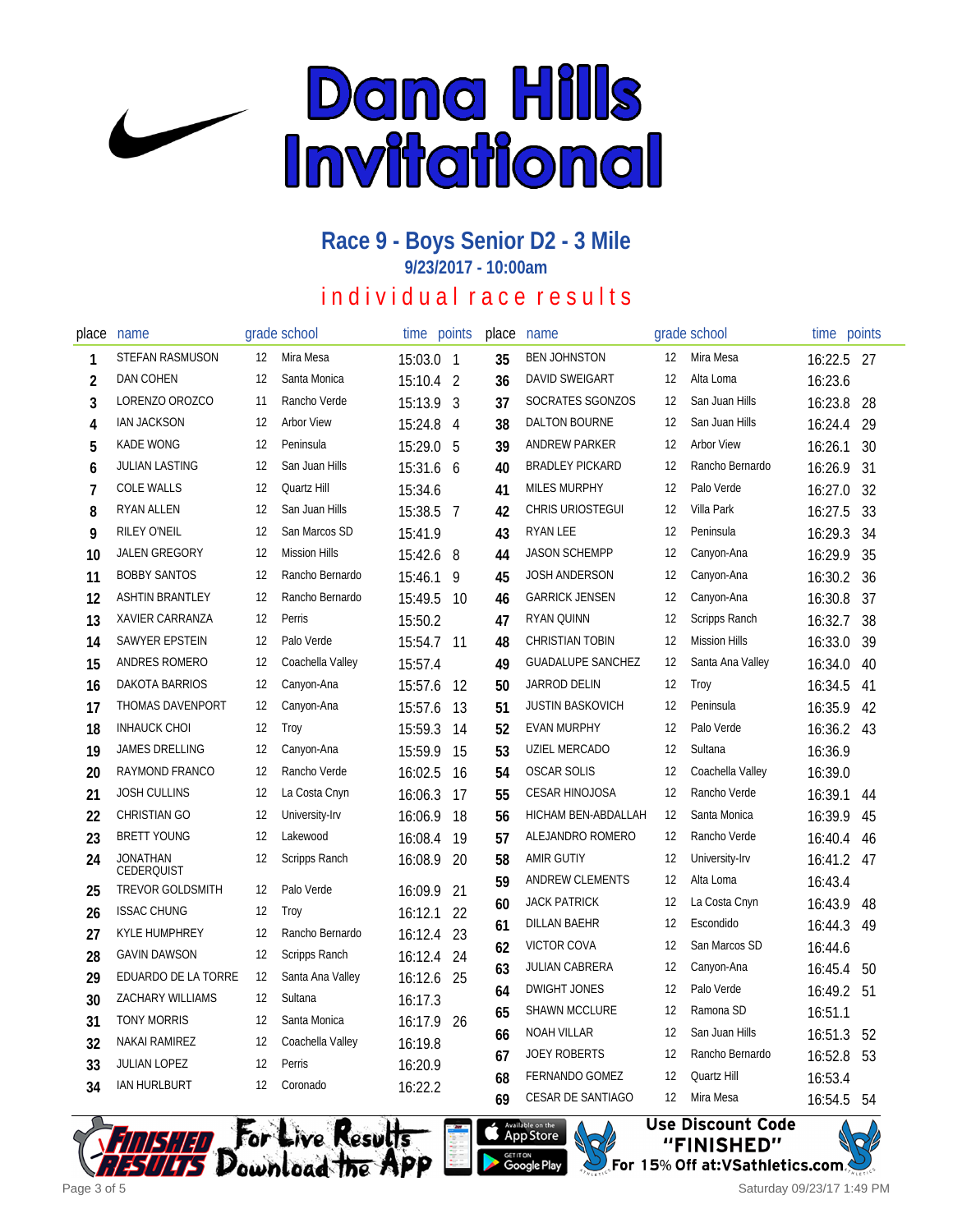## **Race 9 - Boys Senior D2 - 3 Mile**

**9/23/2017 - 10:00am**

# individual race results

| place | name                                 |    | grade school         |            | time points | place | name                     |    | grade school         | time points |      |
|-------|--------------------------------------|----|----------------------|------------|-------------|-------|--------------------------|----|----------------------|-------------|------|
| 70    | <b>SEAN RUESCHER</b>                 | 12 | Quartz Hill          | 16:56.6    |             | 111   | MICHAEL PADILLA          | 12 | San Bernardino       | 17:50.5     | -89  |
| 71    | <b>EDWARD KIM</b>                    | 12 | <b>Mission Hills</b> | 16:59.5    | 55          | 112   | MITCHELL OLSEN           | 12 | Palo Verde           | 17:51.4     | 90   |
| 72    | AARON DUYAN                          | 12 | Villa Park           | 16:59.8    | 56          | 113   | <b>DANIEL VILCHIS</b>    | 12 | University-Irv       | 17:51.4     | 91   |
| 73    | <b>GUADALUPE GARCIA-</b><br>GONZALEZ | 12 | <b>Valley View</b>   | 17:03.5    |             | 114   | <b>ANDREW BOOK</b>       | 12 | Scripps Ranch        | 17:51.7     | 92   |
| 74    | <b>BEN PEARSON</b>                   | 12 | Villa Park           | 17:03.8    | 57          | 115   | <b>CARTER HANCOCK</b>    | 12 | Scripps Ranch        | 17:51.8     | 93   |
| 75    | NOAH JONES                           | 12 | Mira Mesa            | 17:05.3    | 58          | 116   | MIGUEL RANGEL            | 12 | Rancho Verde         | 17:54.8     | 94   |
| 76    | PAUL HATALA                          | 12 | San Marcos SD        | 17:07.1    |             | 117   | DAMON O'DONNELL          | 12 | <b>Arbor View</b>    | 17:57.2     | 95   |
| 77    | <b>KEVIN PINO</b>                    | 12 | Villa Park           | 17:10.3    | 59          | 118   | <b>AYUSH NAIR</b>        | 12 | University-Irv       | 18:00.1     | 96   |
| 78    | <b>JORGE VARGAS</b>                  | 12 | San Bernardino       | 17:10.9    | 60          | 119   | <b>CAMERON WALKER</b>    | 12 | <b>Arbor View</b>    | 18:02.3     | 97   |
| 79    | DECLAN HAYWORTH                      | 12 | San Juan Hills       | 17:11.0 61 |             | 120   | ALEX CARBAJAL            | 12 | Santa Ana Valley     | 18:04.1     | 98   |
| 80    | MIGUEL SANCHEZ                       | 12 | Santa Ana Valley     | 17:13.0    | 62          | 121   | <b>JASON NGUYEN</b>      | 12 | Villa Park           | 18:04.4     |      |
| 81    | JONATHAN NAVARRO                     | 12 | Santa Ana Valley     | 17:13.1    | 63          | 122   | DALLIN HAMMOND           | 12 | San Juan Hills       | 18:04.9     | 99   |
| 82    | ANDREW AZZAM                         | 12 | Canyon-Ana           | 17:13.3    |             | 123   | <b>ALEXIS RAMIREZ</b>    | 12 | Escondido            | 18:06.5     | 100  |
| 83    | <b>EVAN LEE</b>                      | 12 | Canyon-Ana           | 17:13.7    |             | 124   | ANTHONY APADOCA          | 12 | <b>Troy</b>          | 18:07.2     | 101  |
| 84    | <b>ANTHONY RINCON</b>                | 12 | <b>Mission Hills</b> | 17:17.6    | 64          | 125   | <b>BRANDON NGUYEN</b>    | 12 | Troy                 | 18:08.8     | 102  |
| 85    | TREVOR RUUSPAKKA                     | 12 | Rancho Bernardo      | 17:18.8    | 65          | 126   | RITHWIK GUPTA            | 12 | University-Irv       | 18:11.5     | 103  |
| 86    | <b>BENJAMIN AHLSTROM</b>             | 12 | Rancho Bernardo      | 17:18.9    | 66          | 127   | <b>ZAKK PARRA</b>        | 12 | Mira Mesa            | 18:14.4     | 104  |
| 87    | <b>GAVIN MOSS</b>                    | 12 | Santa Monica         | 17:19.0    | 67          | 128   | <b>REILLY CARLTON</b>    | 12 | University-Irv       | 18:15.1     | 105  |
| 88    | MICHAEL ZAKARIAIE                    | 12 | Santa Monica         | 17:20.5    | 68          | 129   | <b>ANTHONY ROBLES</b>    | 12 | <b>Valley View</b>   | 18:17.8     |      |
| 89    | <b>NELSON VEGA</b>                   | 12 | Lakewood             | 17:23.3    | 69          | 130   | LUCAS FLOREZ             | 12 | Scripps Ranch        | 18:18.0     | 106  |
| 90    | ALEX MONTEJO                         | 12 | Escondido            | 17:24.7    | 70          | 131   | ARMANDO SALDANA          | 12 | Escondido            | 18:20.3     | 107  |
| 91    | <b>RYAN MEALIO</b>                   | 12 | Troy                 | 17:28.2    | -71         | 132   | <b>JUAN CORONA</b>       | 12 | <b>Valley View</b>   | 18:21.9     |      |
| 92    | OZZY ARAUJO                          | 12 | Escondido            | 17:28.6    | 72          | 133   | <b>EMILIO ESPARZA</b>    | 12 | Mira Mesa            | 18:22.3     | 108  |
| 93    | DAVID AYALA                          | 12 | Santa Ana Valley     | 17:28.7    | 73          | 134   | <b>CARSON COLLIER</b>    | 12 | <b>Arbor View</b>    | 18:26.9     | 109  |
| 94    | <b>BEN VERSTEEG</b>                  | 12 | Villa Park           | 17:29.6    | 74          | 135   | DANIEL PONCE             | 12 | Mira Mesa            | 18:27.2     |      |
| 95    | ADRIAN LOPEZ                         | 12 | Rancho Verde         | 17:29.9    | 75          | 136   | <b>RICKY TRADER</b>      | 12 | Mira Mesa            | 18:28.5     |      |
| 96    | <b>NICHOLAS FISHER</b>               | 12 | Mira Mesa            | 17:30.6    | 76          | 137   | <b>COLE NICHOLS</b>      | 12 | Coronado             | 18:29.0     |      |
| 97    | <b>JOSE MAROQUIN</b>                 | 12 | Escondido            | 17:31.5    | -77         | 138   | CHRISTIAN HERNANDEZ      | 12 | Escondido            | 18:29.4     | 110  |
| 98    | ARTURO OCHOA                         | 12 | Villa Park           | 17:31.6    | 78          | 139   | SAM GROSSMAN             | 12 | Santa Monica         | 18:36.5     | 111  |
| 99    | STEPHEN BOUSSAROV                    | 12 | Scripps Ranch        | 17:31.7    | - 79        | 140   | YONATHAN HERNANDEZ       | 12 | Santa Ana Valley     | 18:40.3     | 112  |
| 100   | JARED HUTTON                         | 12 | Villa Park           | 17:33.9 80 |             | 141   | <b>JAMES DUSTON</b>      | 12 | Peninsula            | 18:41.8 113 |      |
| 101   | JACOB RAYNER                         | 12 | <b>Arbor View</b>    | 17:35.2 81 |             | 142   | JONATHAN ROBYN           | 12 | <b>Mission Hills</b> | 18:41.9     | 114  |
| 102   | <b>BRYAN DORR</b>                    | 12 | <b>Valley View</b>   | 17:35.3    |             | 143   | SEBASTIAN RIVERA         | 12 | Rancho Verde         | 18:46.1     | 115  |
| 103   | <b>ISAAC SANCHEZ</b>                 | 12 | Lakewood             | 17:35.4 82 |             | 144   | NICHOLAS CHANG           | 12 | Peninsula            | 18:53.8     | 116  |
| 104   | ROBERT GORDON                        | 12 | La Costa Cnyn        | 17:36.0    | 83          | 145   | <b>GRANT LEWANDOWSKI</b> | 12 | Escondido            | 18:55.0     |      |
| 105   | COLBY MOCZAN                         | 12 | Palo Verde           | 17:40.1    | 84          | 146   | ANTHONY GRAEFF           | 12 | Villa Park           | 18:57.7     |      |
| 106   | MOLEKA MIRAMONTES                    | 12 | San Bernardino       | 17:43.2 85 |             | 147   | ANTHONY SIMENTAL         | 12 | Sultana              | 18:58.8     |      |
| 107   | <b>DEREK TRAN</b>                    | 12 | Troy                 | 17:43.5 86 |             | 148   | CHRISTIAN LUGO           | 12 | Lakewood             | 19:04.3     | -117 |
| 108   | ALAN KARUKU                          | 12 | Rancho Bernardo      | 17:47.5    |             | 149   | NATHANIEL WILLIAMS       | 12 | Mira Mesa            | 19:10.0     |      |
| 109   | JOE JOHNSON                          | 12 | La Costa Cnyn        | 17:49.2 87 |             | 150   | LAWRENCE STOGSDILL       | 12 | Quartz Hill          | 19:13.6     |      |
| 110   | NIKHIL EMDE                          | 12 | Peninsula            | 17:50.5 88 |             | 151   | ANGEL YANEZ              | 12 | San Bernardino       | 19:15.3     | 118  |
|       |                                      |    |                      |            |             | 152   | <b>ERIC MILLER</b>       | 12 | <b>Mission Hills</b> | 19:18.9 119 |      |